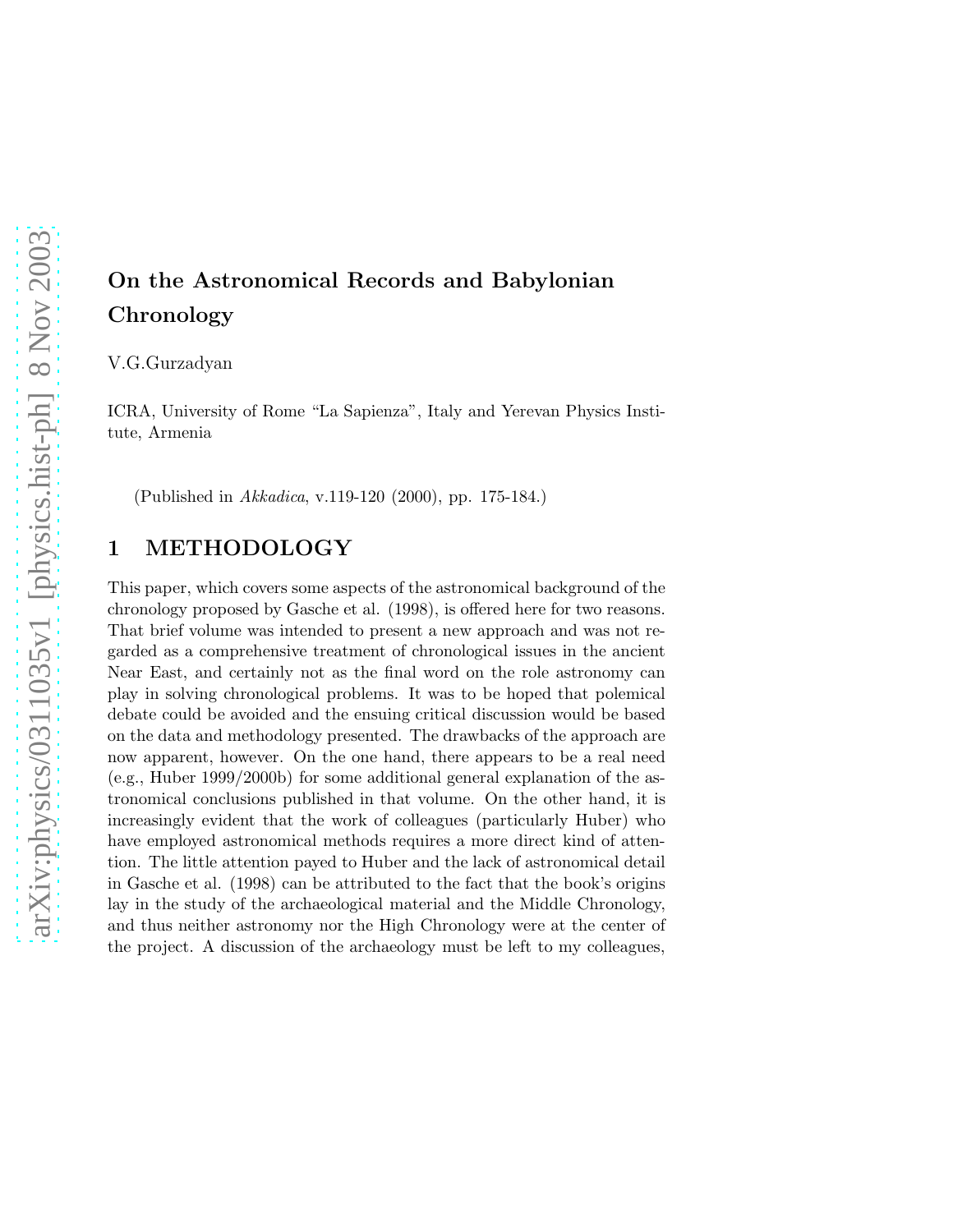but papers by Huber (1999/2000a, 1999/2000b, and Huber, this volume) and criticism because we did not discuss his work exhaustively - demand that the astronomical issues be raised again.

The archaeological material was abundant, but could not provide precise dates. Astronomical data are one of the few means of securing potentially relevant and precise dates; astronomical sources are rare in the ancient Near East. Huber (1999/2000a : 55) described the very Ur III omens we selected as being "so detailed and unsystematic that they appear to contain actual records of observations." This statement includes two separate judgments about the material. One is that the data are detailed and the other that the organization of the material implied that actual observations were recorded.

The primary evaluation of the information in the omens depends upon their reliability. This means that the more reliable sources must be selected, and that preference be given to the most important parameters. For me, "reliable sources" include astronomical data that can be extracted and which are unambiguous in character; it does not mean that the sources are "reliable informants." An astronomer can recognize whether the data recorded reflect unique phenomena which can be isolated. An astronomer cannot judge the level of confidence which can be assigned to any given text: only colleagues from the relevant field are qualified to translate the texts, thus allowing others to make and debate judgments of this kind.

Some omens seem to meet these sets of standards. We exploited the above-mentioned methodology for the analysis of the records with astronomical content in the EAE series, essentially that discussed by Brinkman (2000), with the goal of securing information which may be limited in quantity, but of potentially high quality. Even if the conclusions are indecisive from the standpoint of the questions originally posed, they may still allow certain conclusions to be excluded by demonstrating discrepancies between the alleged records and the actual events.

EAE 20 and 21 describe eclipses which have been linked to the Ur III period. They have been regarded as being more reliable than the Venus Tablet. By their very nature records of eclipses differ significantly from the records of the visibility of the planet Venus. The omina that were interpreted as recording an eclipse are regarded as reliable precisely because the description should allow he eclipses to be identified, if the description preserved is correct. By contrast, it is a well-known fact that the Venus Tablet dataset contains numerous errors. Separating the parameters from the background noise must be accomplished by a statistical evaluation to secure the noncorrupted information. The problem is not new, since statistical methods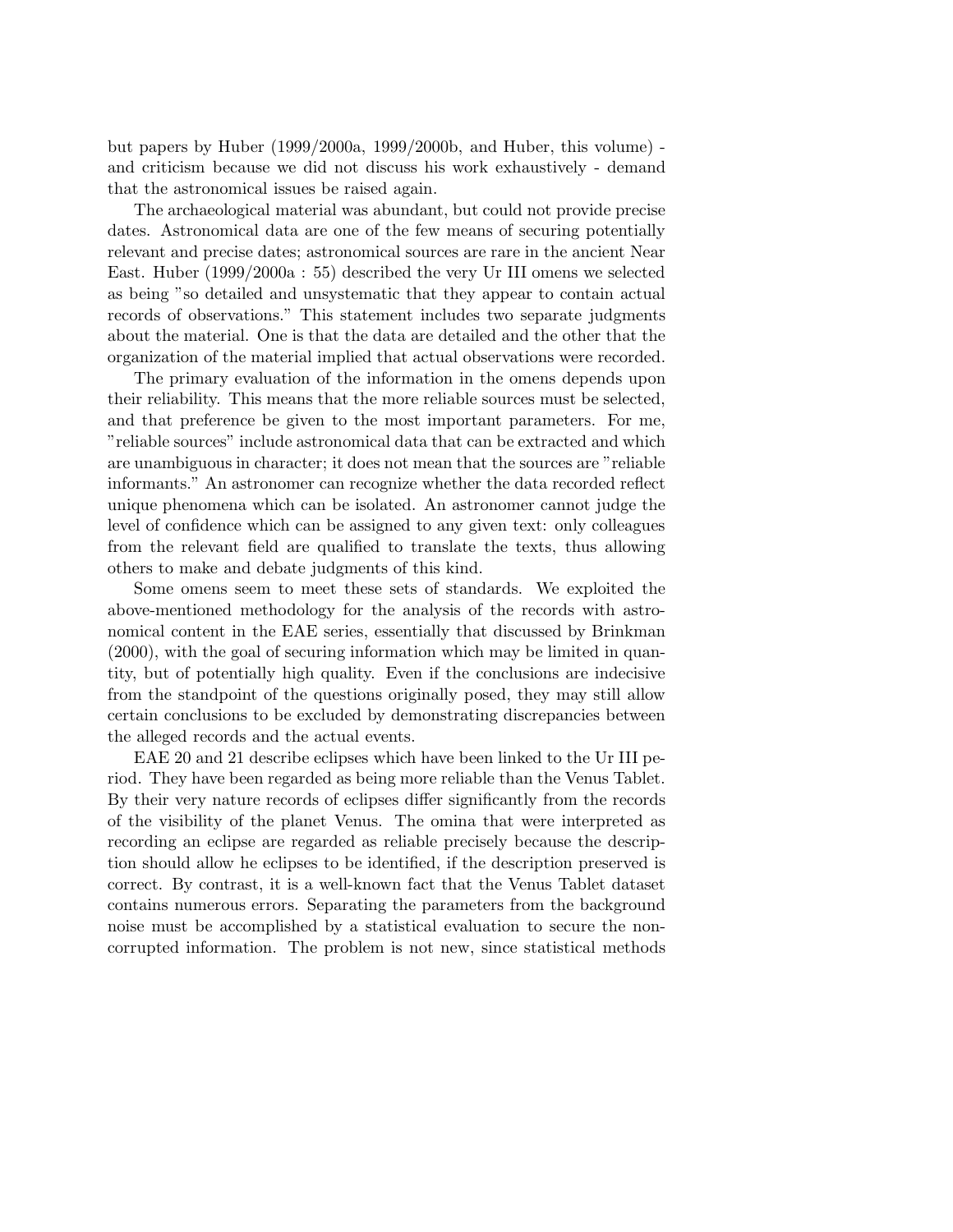inevitably face two fundamental obstacles:<sup>1</sup>

(a) the arbitrary character of the choice of the sample parameters to be statistically weighed;

(b) the arbitrary character of the normalization of probabilities.

Each of these factors is crucial and a slight variation of the arbitrary parameters can suffice to distort the data to such an extent that the conclusions are completely unreliable.

There are, however, also purely astronomical reasons which render the alleged records of eclipses more valuable than the Venus Tablet. Doubt can be cast upon the records of the Venus Tablet concerning issues ranging from their apparent regularity to local conditions influencing visibility. This means that even if the data preserved were completely uncorrupted, the interpretation of the Venus Tablet would still be far from straightforward.

# 2 UR III ECLIPSES

The informative data recorded for the two lunar eclipses of EAE 20 and 21 can be reduced to 4 parameters :

- (a) the entering and
- (b) exit positions of the darkening of the lunar disk;
- (c) the watch-times of the beginning and
- (d) the end of the eclipse.

Some data recorded, namely the day of the eclipses (EAE 20 is dated to 14 Simanu and EAE 21 to 14 Addaru) and the direction of the wind are not informative for our purpose.

In Gasche et al. (1998) we proposed the eclipse of 27 June 1954 BC as a candidate for the EAE 20 description. In his critical analysis of our conclusions, Koch (1998) concluded that "the eclipse of June 27, 1954 BC would appear to fit the omen EAE 20 IIIB exactly." He based this on the fact that the correlation fits the exit position ("lower west"). Since the eclipse began below or close to the horizon in the twilight, "the beginning of the darkening was nothing more than the assumed position of the lunar disk and therefore not binding for the examination of the Ur III Simanu eclipse." In contrast to the precise relationship between our candidate and interpretation, Koch concluded that the eclipse proposed by Huber (1987a;

<sup>&</sup>lt;sup>1</sup>For modern methods of the study of non-linear astrophysical problems, from planetary dynamics to data analysis, see e.g. Gurzadyan and Kocharyan 1994, and Gurzadyan and Ruffini 2000.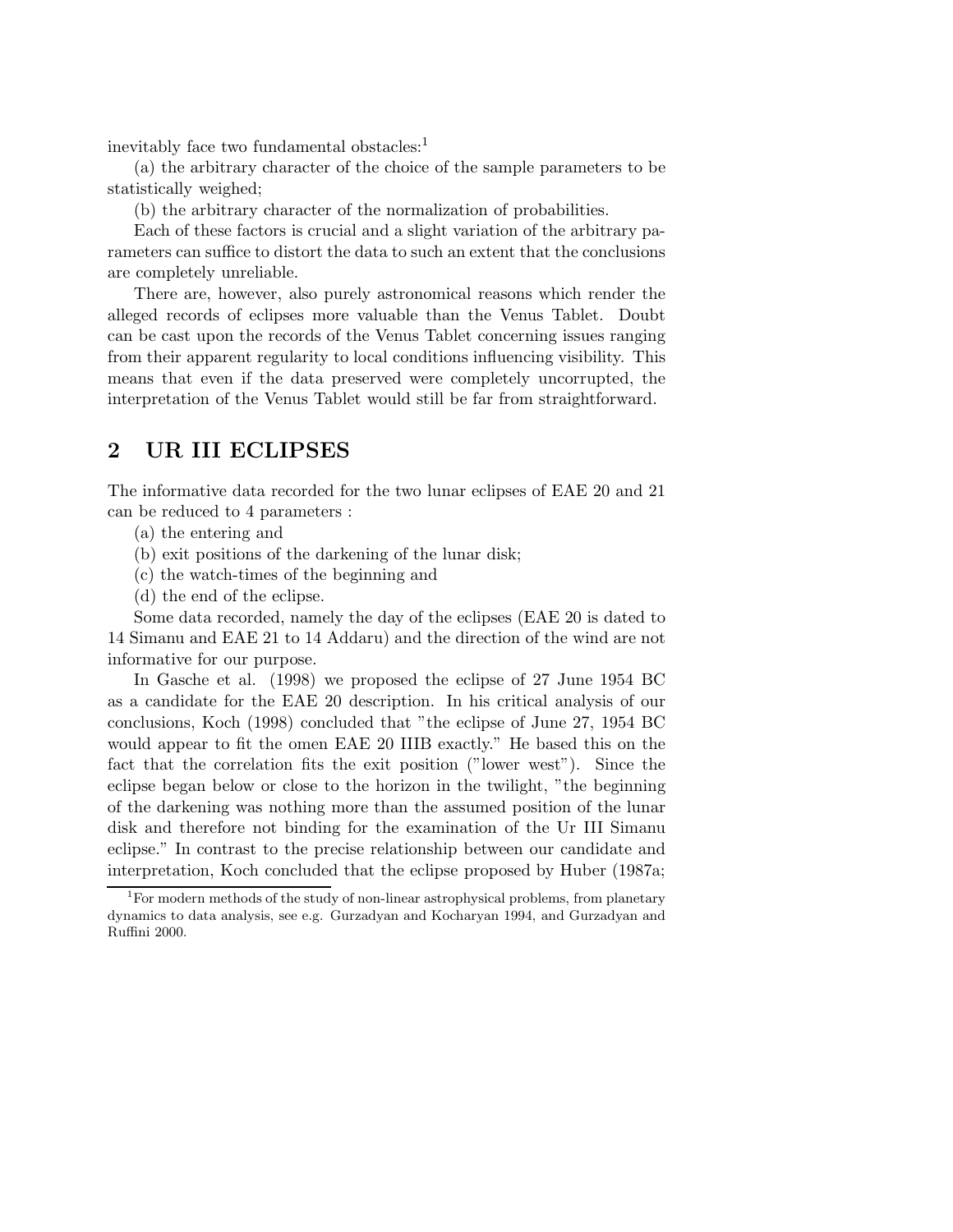25 July 2095 BC) contradicted the textual evidence referring to the "lower west" although the exit of the actual eclipse must have been the "upper west."

The crucial role of the end of the darkening results from the simple fact that the end of a sequence is always more reliably recorded than its beginning. The observer must adjust his position or instruments (in later periods) and thus the description of the close of the sequence is always more accurate. Regardless of all other errors - including scribal errors - the exit information has to be considered more reliable for an eclipse identification that the entry information. Huber (1987a) overlooked this basic astronomical reality and assumed the contrary, with the unfortunate result that his proposed eclipse of 2095 BC fails to fulfil this significant criterion. The record of the beginning of the event will also be even more defective if the eclipse began below the horizon, so that the beginning was in fact never observed, but merely reconstructed.

In these cases, the duration and time may also be relevant. The crucial criterion of EAE 20 IIIA that "the evening watch passes and the middle watch is touched" or of EAE 20 IIIB, that "the evening watch is half over," is more suitable for the eclipse of 1954 BC than the eclipse of 2095 BC (Koch 1998).

The eclipse of EAE 20 IIIB also meets an additional condition, namely that "the lunar eclipse must end at the time when the weakly shining stars become visible" (Donbaz and Koch 1995, 71; Koch 1998), which is again suitable for the eclipse of 1954 BC, but not that of 2095 BC.

The situation with the EAE 21 XII eclipse is more or less identical, but with one critical difference, the possible presence of a scribal error or misinterpretation. The crucial parameter of the textual evidence concerning the exit position of the darkening ("north") matches the eclipse of 17 March 1912 BC precisely, but not that of 13 April 2053 BC (Huber 1987a) ("west"). The only ambiguity in the eclipse of 1912 BC is the duration of the watch-times. The omen records an impossibly long eclipse far exceeding any possible eclipse, as Koch (1998) has pointed out.

In the final analysis, however, the eclipses of 1954 BC and 1912 BC (proposed in Gasche et al. 1998) fit the most significant information in EAE 20 and 21 while the eclipses of 2095 BC and 2053 BC (proposed by Huber et al. 1982, Huber 1987a, 1987b, 1999/2000b, and Huber, this volume) fail to meet the criteria, and actually contradict the conditions of the omina. On this basis, at least, they should be excluded, regardless of any statistical evaluations.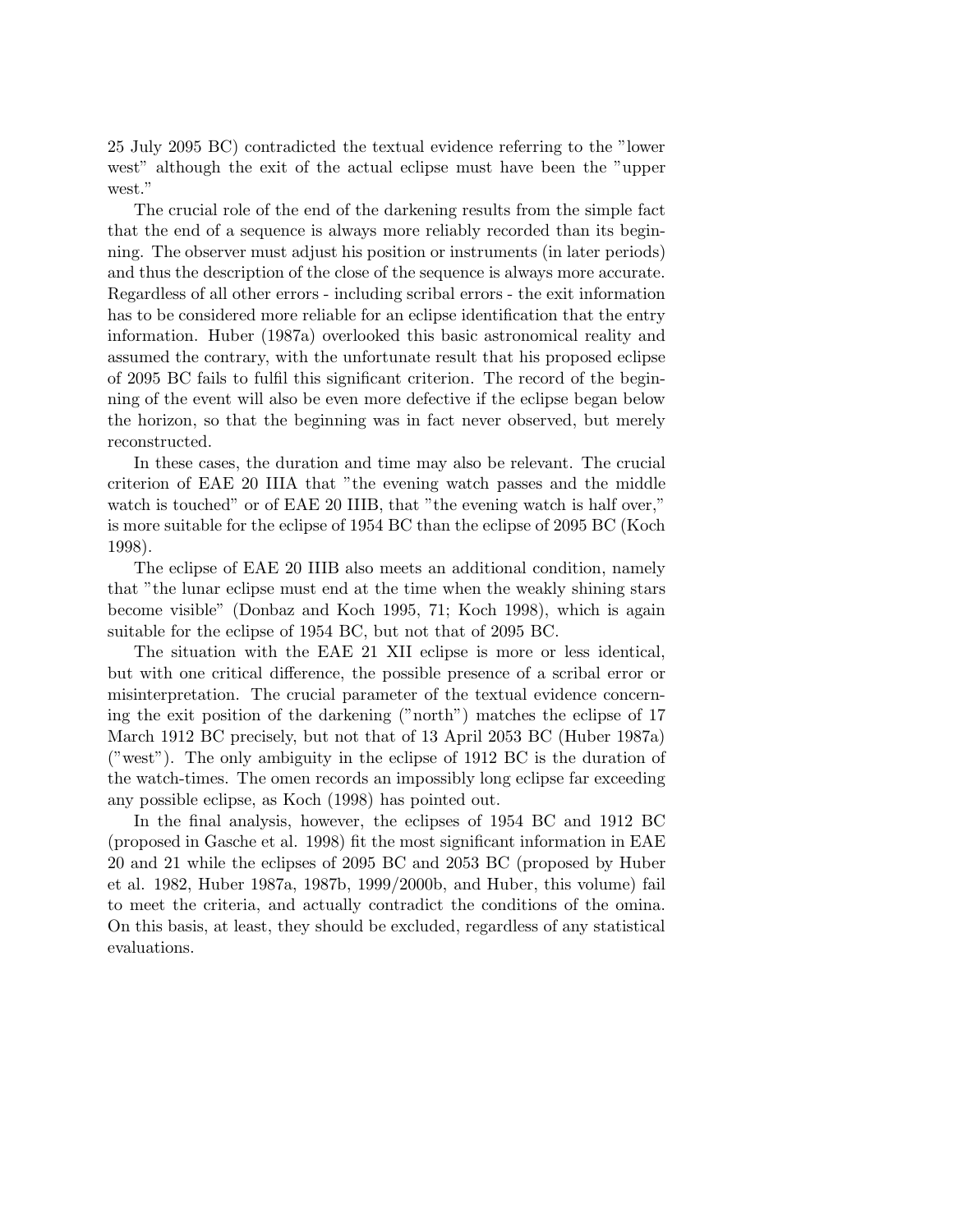This illustrates one of the dangers of conclusions based on statistical evaluations. Neglecting the basic astronomical information, Huber (1987b) found that eclipses - which were ruled out for astronomical reasons - reflected a state where "the probability of error is below 1 per cent". Statistics cannot usefully be employed to determine the probability of something which is excluded in advance. Similar difficulties lie behind other statements such : "even if the chronology is wrong, we will find a matching eclipse in a 20-year window" (1999/2000a : 56), if the proper input information is wrong.

Huber (1999/2000a : 61) remarked that he had excluded the pair of eclipses proposed by us because he assumed that one of them began "too early." As we saw above, this is not the case : the eclipses correspond to the crucial factor of the exit and are otherwise largely compatible with the givens (Koch 1998), Huber had subjectively reduced the size of his sample before commencing his statistical project, and thereby endangered any potential reliability his methods and conclusions could have had.

#### 3 THE VENUS TABLET

As mentioned by Huber and others, the data from the Venus Tablet has been thrown into doubt due to the numerous errors which have corrupted the text. It is therefore useful to examine the reliability of the presence of the 56/64 year Venus cycle preserved in the text, and whether this can be used.

The Old Babylonian calendar was not continually modified, but was altered only when the discrepancy between the seasons and the calendar forced the issue (Neugebauer 1975). One cannot expect that if certain Venus visibility data fit one given 8-year-period, that they would therefore necessarily fit the period of 56 or 64 years before/after with the same (a) probability and (b) accuracy.

The probability implies that if a primary period is found to fit the data with a certain probability, then the  $56/64$  year earlier or later periods cannot have the same probability. The accuracy of any given record indicates the time separating the record from the last revision of the lunar calendar. This means that, for example, 6 or 9 Venus cycles, i.e. 48 or 72 years respectively, may happen to fit the primary period that would be required by the lunar calendar, since the scribe was obviously recording the official date recognized in the kingdom and not intent on making precise astronomical measurements.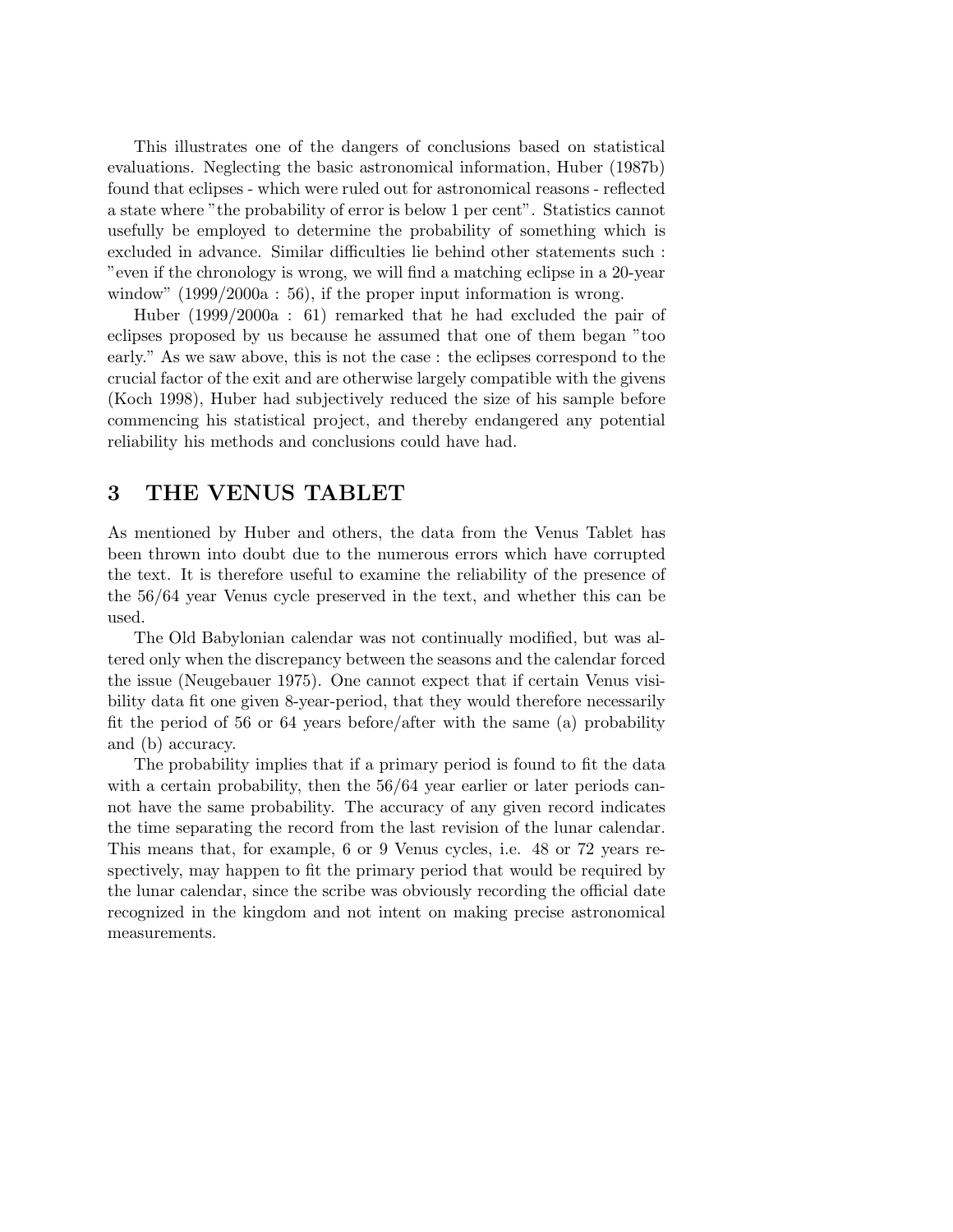Changes in the calendar appear inexplicable without specific information, and such changes are very remarkable when all other data appears to be absolutely constant. For example, a historian studying modern records based on a small data sample and only the knowledge of the Julian and Gregorian calendars, would be perplexed by the apparent mismatch of events in England in the 18th century or in Russia in the early 20th, unless a sudden 13-day shift might be recognized.

The meaning of such difficulties is overlapped with the intrinsic noise in the Venus Tablet, compounded by visibility aspects, e.g. when the first/last visibility records might actually be made later/earlier than it is required by the limiting stellar magnitude (Reiner and Pingree 1975), and potential scribal errors, quite aside from unconscious restorations in antiquity. Altogether, this means that the visibility records could actually be assigned completely different positions in the cycle. This demonstrates that the 20 chronologies proposed by Huber et al. (1982; Huber 1987a) cannot be used in astronomical historical arguments.

The reliability of the lunar calendar in the Venus Tablet is further undermined by the nature of certain errors. For example, the text of Omen 11 mentions the last visibility date III 11 and an interval of 9 months 4 days. For the same period, Omens 21 and 59 record XII 11 an interval of 4 days (Reiner and Pingree 1975), thus indicating the adjustment between the date and the interval made by the copyist. This reflected the tradition of inserting "appropriate data" rather than actual data drawn from observations, in order to secure regularity (Neugebauer 1983; see also Fatoohi et al. 1999, 51).

What can, therefore, be extracted from the Venus Tablet with a high degree of confidence ? In Gasche et al. (1998), we advocated the use of the least noisy signature, namely, the use of the basic 8-year cycle to the exclusion of all others, i.e., any trace of the 584 day Venus synodic period (roughly 5 synodic Venus periods = 8 sidereal years minus 4 days). Only the relative sequence of the inferior and superior conjunctions is reflected in the tablet and not the absolute lunar calendar. In stating that the recorded observations were not visible for the proposed inferior conjunctions compatible for our proposed year for Ammisaduqa 1, Huber (1999/2000a : 53) shows that he has failed to appreciate the significance of our method. Since our system does not recognize the validity of Huber's calendar for 20 chronologies, our 8-year Venus cycles are not anchored as Huber's are. The result is that the 8-year Venus cycle data are compatible with the data drawn from the lunar eclipses, because they do not rely on Huber's 20 chronologies, which are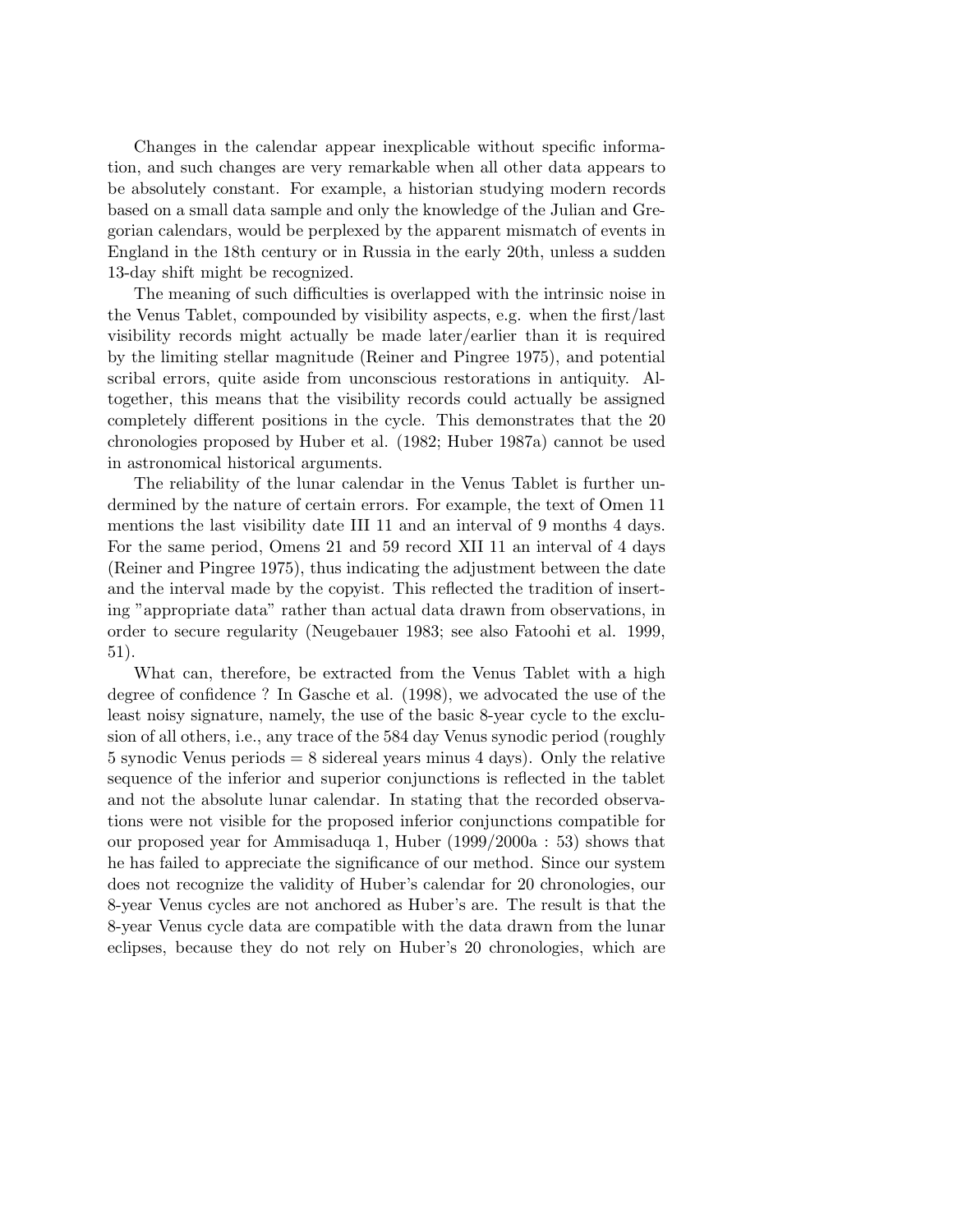based on the rejected 56/64 year cycles. The background noise in the Venus Tablet makes this virtually the only logical approach : recognize the 8-year cycles.

Later, I became aware that Hunger (2000) has also recognized only the 8-year cycle.

The relative sequence of the inferior and superior conjunctions and not the lunar calendar lie at the base of our approach to the 8-year Venus cycles. This sequence was unique and its signature would have been the last to have been effaced and lost as a result of careless copying and inattentive observation. The date for Ammisaduqa  $1 = 1550$  BC is thus anchored by the lunar eclipses but not by the lunar calendar.

To illustrate the significance and value of the method, the Venus data for Ammisaduqa 1 are calculated for 1702, 1646, 1582 and 1550 BC, corresponding to the traditional High, Middle, Low Chronologies, and Ultra-Low Chronology (Gasche et al. 1998). In order to avoid the possible impact of local visibility conditions and other uncertainties, the elongation alone is presented. The data thus relies on the angular separation of Venus from the Sun, by means of which Venus becomes invisible from a specific critical angle  $\Theta_{cr}$ . The glare critical angle for average vision is given by the formula (Schaefer 1991) :

$$
\log \Theta_{cr} = 0.2(9.28 + m_v),
$$

where  $m_v$  is the visual stellar magnitude. The Table 1 below includes the dates of Venus's passage according to the angle  $\Theta_{cr} = 11^{\circ}$ .

The relative magnitudes for each chronology are calculated and Universal Time is set at 00:41. The calculations were performed with the Ephemeris - Tool 4.1 Version 4.1003, 2000 software, elaborated by M. Dings based on Newcomb theories, which is quite sufficient for this purpose. The sequence of the conjunctions can be clearly followed for each chronology. The data in the Venus Tablet can only be linked to any given chronology if anchored by an alternative link. Without any reliable data (such as the Ur III eclipses), the signal cannot be anchored with confidence.

### 4 MONTH LENGTHS

The principal of the method is to fit the distribution of 29 and 30 day months to any given chronology. With this goal, Huber (1987b) relied upon assumptions which could possibly distort the conclusions, e.g.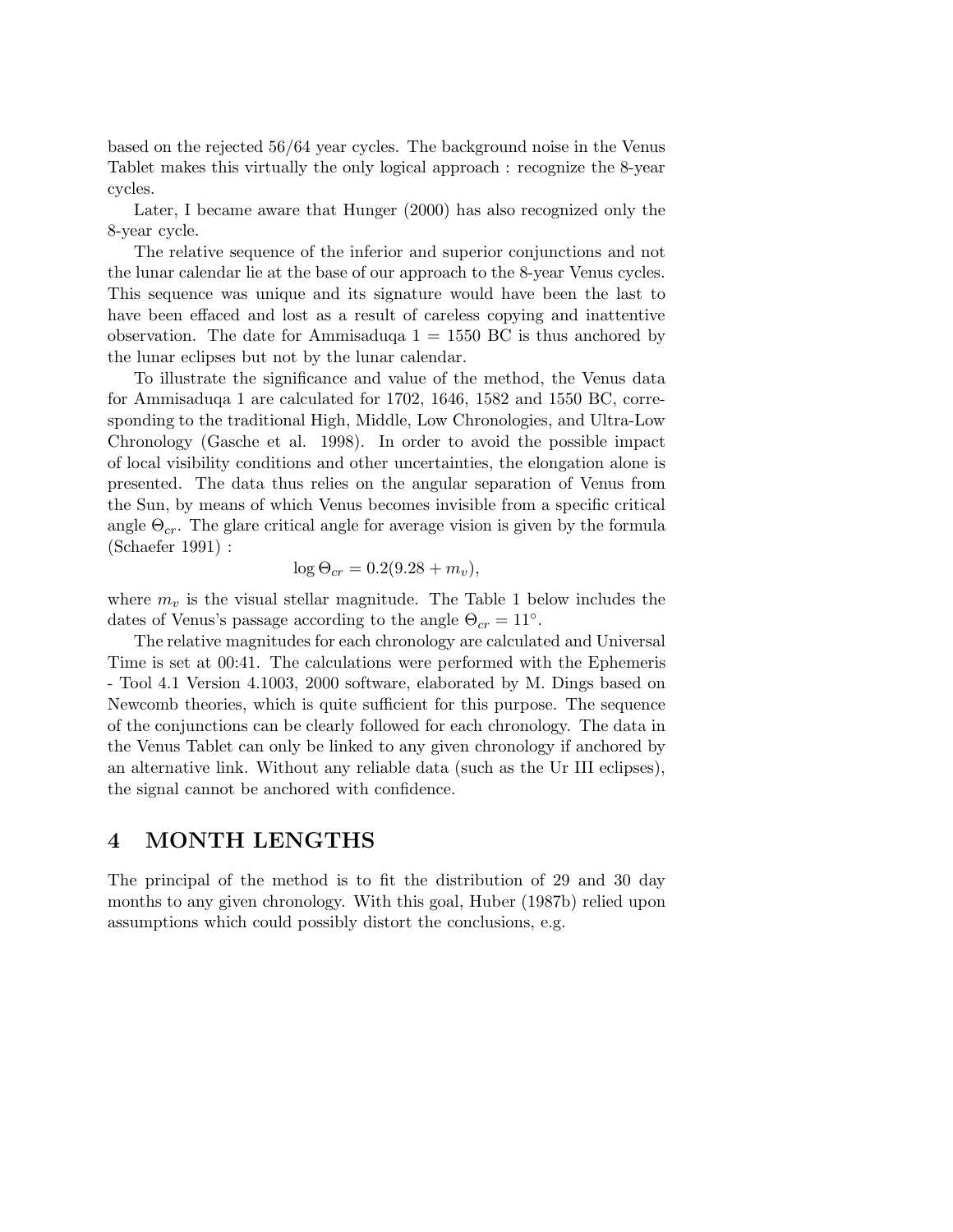| Venus    | Date    | $m_{\rm v}$ | $\Theta_\mathrm{cr}$ | Venus    | Date    | $m_{\rm v}$ | $\Theta_{\rm cr}$ |
|----------|---------|-------------|----------------------|----------|---------|-------------|-------------------|
|          |         |             |                      |          |         |             |                   |
|          | 1703 BC |             |                      |          | 1647 BC |             |                   |
| Southern | 14.08   | $-4.1$      | $11^{\circ}51'$      | Southern | 28.07   | $-4.1$      | $11^o11'$         |
| Southern | 15.08   | $-4.1$      | $10^{\circ}55'$      | Southern | 29.07   | $-4.0$      | $10^o13^\prime$   |
| Southern | 23.08   | $-4.2$      | $10^{\circ}42'$      | Southern | 06.08   | $-4.1$      | $10^o14^\prime$   |
| Southern | 24.08   | $-4.2$      | $11^o36'$            | Southern | 07.08   | $-4.1$      | $11^o 12^\prime$  |
|          |         |             |                      |          |         |             |                   |
|          | 1702 BC |             |                      |          | 1646 BC |             |                   |
| Southern | 29.04   | $-3.9$      | $11^{\circ}14'$      | Southern | 14.04   | $-3.9$      | $11^{\circ}02'$   |
| Southern | 30.04   | $-3.9$      | $10^o 58'$           | Southern | 15.04   | $-3.9$      | $10^{\circ}46'$   |
| Northern | 17.07   | $-3.9$      | $10^o43^\prime$      | Northern | 02.07   | $-3.9$      | $10^o53^\prime$   |
| Northern | 18.07   | $-3.9$      | $11^{\circ}00'$      | Northern | 03.07   | $-3.9$      | $11^{\circ}10'$   |
|          | 1701 BC |             |                      |          | 1645 BC |             |                   |
| Northern | 22.03   | $-4.0$      | $12^{\circ}03'$      | Northern | 07.03   | $-4.0$      | $11^{\circ}16'$   |
| Northern | 23.03   | $-4.0$      | $10^{\circ}50'$      | Northern | 08.03   | $-4.0$      | $10^{\circ}14'$   |
| Northern | 03.04   | $-4.0$      | $10^{\circ}59'$      | Northern | 17.03   | $-4.1$      | $10^o 54'$        |
| Northern | 04.04   | $-4.1$      | $12^{\circ}12'$      | Northern | 18.03   | $-4.1$      | $12^{\circ}00'$   |
| Northern | 01.12   | $-3.9$      | $11^{\circ}13'$      | Northern | 13.11   | $-3.9$      | $11^o11'$         |
| Northern | 02.12   | $-3.9$      | $10^{\circ}58'$      | Northern | 14.11   | $-3.9$      | $10^o 56'$        |
|          |         |             |                      |          |         |             |                   |
|          |         |             |                      |          |         |             |                   |
|          | 1583 BC |             |                      |          | 1551 BC |             |                   |
| Southern | 08.07   | $-4.0$      | $11^o03'$            | Southern | 28.06   | $-4.0$      | $11^o 12^\prime$  |
| Southern | 09.07   | $-4.0$      | $09^o53'$            | Southern | 29.06   | $-4.0$      | $09^o 56'$        |
| Southern | 19.07   | $-4.1$      | $10^o24^\prime$      | Southern | 10.07   | $-4.1$      | $10^o24^\prime$   |
| Southern | 20.07   | $-4.1$      | $11^o37^\prime$      | Southern | 11.07   | $-4.1$      | $11^{\circ}42'$   |
|          |         |             |                      |          |         |             |                   |
|          | 1582 BC |             |                      |          | 1550 BC |             |                   |
| Southern | 26.03   | $-3.9$      | $11^o14^\prime$      | Southern | 17.03   | $-3.9$      | $11^o 10'$        |
| Southern | 27.03   | $-3.9$      | $10^{\circ}59'$      | Southern | 18.03   | $-3.9$      | $10^{\circ}54'$   |
| Northern | 14.06   | $-3.9$      | $10^o 47'$           | Northern | 05.06   | $-3.9$      | $10^o44'$         |
| Northern | 15.06   | $-3.9$      | $11^{\circ}04'$      | Northern | 06.06   | $-3.9$      | $11^{\circ}00'$   |
|          | 1581 BC |             |                      |          | 1549 BC |             |                   |
| Northern | 17.02   | $-4.1$      | $11^o 55'$           | Northern | 08.02   | $-4.1$      | $11^o25^\prime$   |
| Northern | 18.02   | $-4.1$      | $10^o 54'$           | Northern | 09.02   | $-4.1$      | $10^o28^\prime$   |
| Northern | 26.02   | $-4.1$      | $10^o 16'$           | Northern | 17.02   | $-4.1$      | $10^o44'$         |
| Northern | 27.02   | $-4.1$      | $11^{\circ}12'$      | Northern | 18.02   | $-4.1$      | $11^{\circ}43'$   |
| Northern | 24.10   | $-3.9$      | $11^{\circ}04'$      | Northern | 14.10   | $-3.9$      | $11^{\circ}03'$   |
| Northern | 25.10   | $-3.9$      | $10^{o}49'$          | Northern | 15.10   | $-3.9$      | $10^o 48'$        |
|          |         |             |                      |          |         |             |                   |

 $T$  a b l e  $1$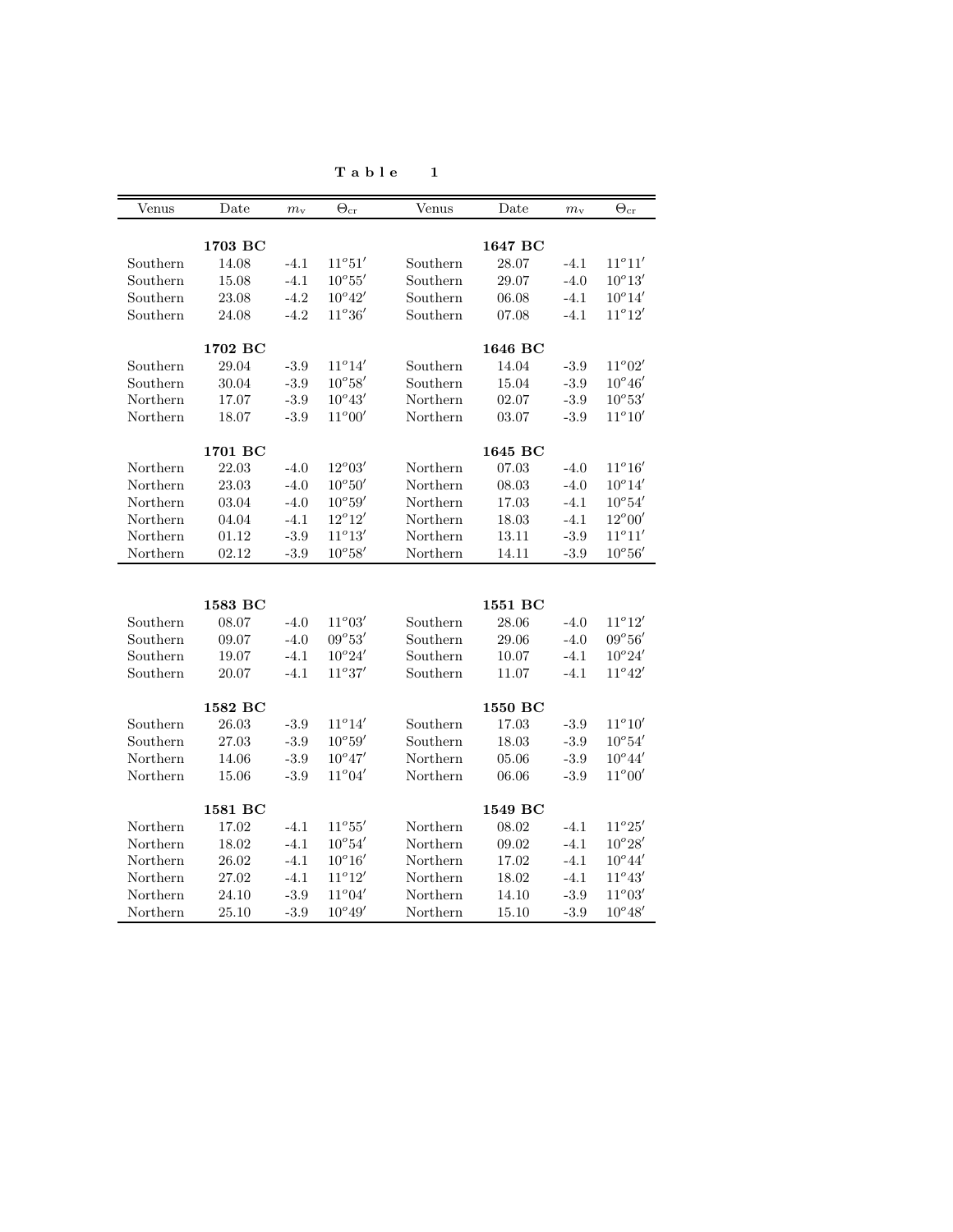(a) assuming that data from incompatible collections, e.g. Late and Neo-Babylonian, share the same month-length distribution and data quality, which is certainly not fulfilled;

(b) the distribution of month lengths for his datasets cannot be given binomial or Poissonian distribution, due to potential inhomogeneities in the frequencies;

(c) the use of sample-depended parameters.

Let us illustrate the situation with his analysis of Ur III month lengths where an explicit plot is available (Huber 1987b; Exhibit 4). The data have  $K_0 = 83$  discrepancies from  $N = 228$  month lengths. He concludes that the result favours the High Chronology while conceding "that the statistical significance is not quite reached." This does not quite compare with the confidence he has since expressed on the very same results in his later papers. The situation is, however, more complicated, as it revolves around the issue of the choice of the correctness of one of the two distributions. A proper evaluation of A (correct chronology) and B (best of wrong chronologies) must also include the null hypothesis. Then, at  $K > K_0$ , the area between the distribution curve of A and the abscissa (discrepancy) axis will correspond to the significance level of the hypothesis "A is correct" but the criterion is excluding it. A  $K < K_0$ , the area below the distribution curve corresponding to the hypothesis B indicates the probability of the error of the second category, i.e., when hypothesis B is correct but the criterion accepts the hypothesis A. Since  $K_0$  is sample dependent and non-homogeneous and is hence unstable, no conclusion can be drawn on the correctness of either of the hypotheses (e.g., Prokhorov and Statulevicuius 2000). As Schaefer (1999) noted, "without a disproof of the null hypothesis, Occam's Razor would imply that the claimed discovery is false." The situation is similar or even worse for his other samples : 6-13 discrepancies in 21 month lengths (Ammisaduqa) and 20 discrepancies in 57 (Hammurabi-Samsuiluna) (Huber 1987b).

Besides this, there are also crucial astronomical-observational effects which were neglected by Huber. First, the lunar synodic period is not 29.53, but can vary from 29.27 to 29.83 days (see Schaefer 1992). Second, as is noted in Schaefer (1992), Huber had not taken into account the seasonal variations of the extinction coefficients, while there are numerous effects to be taken into account, i.e. the lunar albedo, the relative positions of the moon with respect to the sun and the horizon, the dependence of the extinction coefficient on the date, latitude, humidity, on the optical pathlength in the atmosphere, the atmospheric refraction, the brightness of the twilight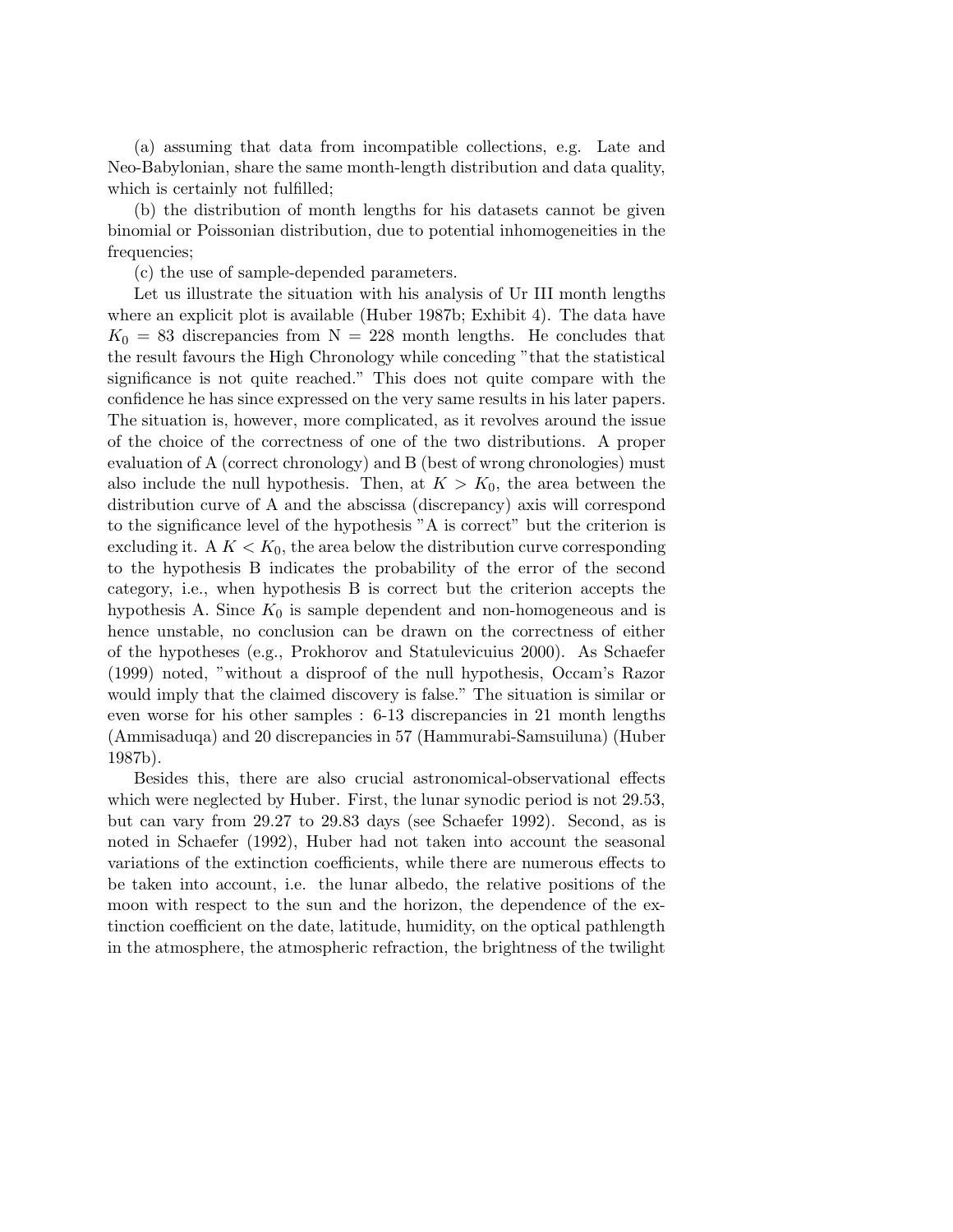sky, the detection probability of the human eye, etc.

Such statistical approaches cannot, therefore, be used for any far-reaching conclusions concerning any chronologies. The month-lengths, however, may serve as a useful complementary tool for more complete and reliable datasets.

## 5 CONCLUSION

We have, therefore, observed that Huber (1987a; 1987b) arrived at erroneous eclipse identifications while failing to consider others which were potentially valid. This was at least partially due to his neglect of important bits of astronomical information recorded in the omens. The same neglect also accounts for his claims for the potential eclipses proposed for the Akkadian period (Huber 1999/2000a).<sup>2</sup> Huber's interpretation of the Venus Tablet is at least partially illusory since (a) the estimations of confidence levels are biased, (b) the 56/64 year cycles cannot be traced through and linked with a moving lunar calendar, and (c) his month-length assumptions are not statistically significant enough to match his chronological aims.

Without these supports, the High Chronology lacks any astronomical basis. Nor does any actual alternative support exist for the High Chronology (Hunger, personal communication). Huber (1999/2000b) himself concedes that the High Chronology is not supported by other alternative data. He nevertheless continues to claim that his astronomical arguments remain valid, even though - as we saw above - there are reasonable grounds for disputing them.

The analysis of astronomical records by distinguishing the reliability of their information as well as their possible chronological significance promises to produce results. Isolating the eclipse parameters of EAE 20 and 21 and extracting the limited data from the Venus Tablet allow a high degree of confidence in employing these as the astronomical anchor for the Ultra-Low Chronology proposed in Gasche et al. (1998).<sup>3</sup>

As stated at the outset, the astronomical and historical sources were

<sup>&</sup>lt;sup>2</sup>There are many cases which demonstrate that the purely statistical-probability approach is insufficient and misleading. Nobel laureate Piotr Kapitza drew attention to the fact that "numerous mistakes and false discoveries [are] obtained via statistical analysis, when the scientist aims to obtain the desirable result" (Kapitza 1981).

<sup>&</sup>lt;sup>3</sup>Due to technical reasons I had no possibility to see the final galley proofs of Gasche et al. (1998), as well as the artwork in Gurzadyan (2000) prepared by the editors, and therefore here I tried to maximally clarify the points which might be misinterpreted from there.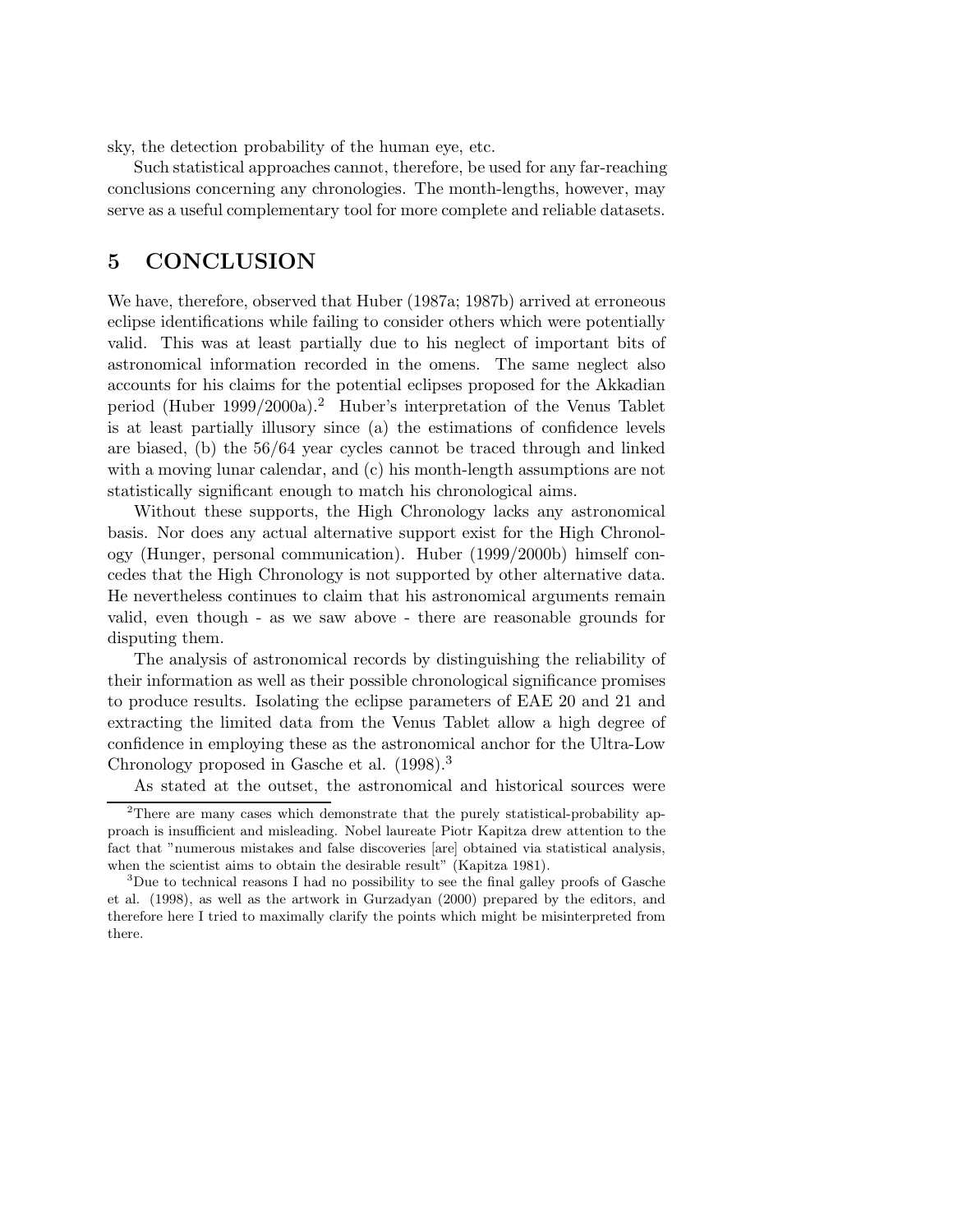sought to buttress an argument which was primarily based on archaeological evidence. The typological and stratigraphical evidence originally presented has not been thrown into doubt. Scholars not associated with the development of this hypothesis studying seals (e.g., Gualandi 1998), Egyptian materials (Krauss 1998 and personal communication), and Anatolian dendrochronological evidence (Kuniholm et al. 1996) have all provided additional interpretations of evidence compatible with the Ultra-Low Chronology. Other contributors present at the Ghent Colloquium (e.g. the contributions of Gates, van Soldt and Warburton in this volume) likewise presented interpretations compatible with the Ultra-Low Chronology.

While no compelling arguments have been brought against any elements of the astronomical or archaeological evidence, Hunger (2000) has likewise come to share the opinion of the Venus data, suggesting that only the 8-year cycles can be taken as reliable markers.

The recent conclusion drawn by Spence on the shortening of the Egyptian chronology of the IIIrd millennium BC by means of her remarkable idea on the alignment of the pyramids at Giza (Spence 2000, Gingerich 2000) is also compatible (Warburton, in this volume) with the Ultra-Low Chronology.

Our work was built on that of previous generations of scholars and has been achieved through intensive co-operation between the representatives of each discipline. We believe that such collaboration can lead to a deeper insight into analogous multi-scale problems, and believe that it will become a common practice in the future.<sup>4</sup>

#### References

- J.A.Brinkman 2000, Panel talk at the Intern. Colloquium on Ancient Near Eastern Chronology (Ghent, July, 2000).
- V.Donbaz and J.Koch 1995, Ein Astrolab der dritten Generation, Nv.10, JCS, 47, 71.
- L.J.Fatoohi, F.R.Stephenson and S.S.Al- Dargazelli 1999, The Babylonian First Visibility of the Lunar Crescent: Data and Criterion, Journ.Hist.Astr. 30, 51.

<sup>4</sup>The news that a record of another solar eclipse linked to the life of the Assyrian King Samsi-Adad has been discovered suggests such further co-operation. Particularly, the eclipses of 8 October -1763 and 28 July -1732 would have been visible at Mari, but only with a co-operation that the potential chronological significance of these and other eclipses can be established.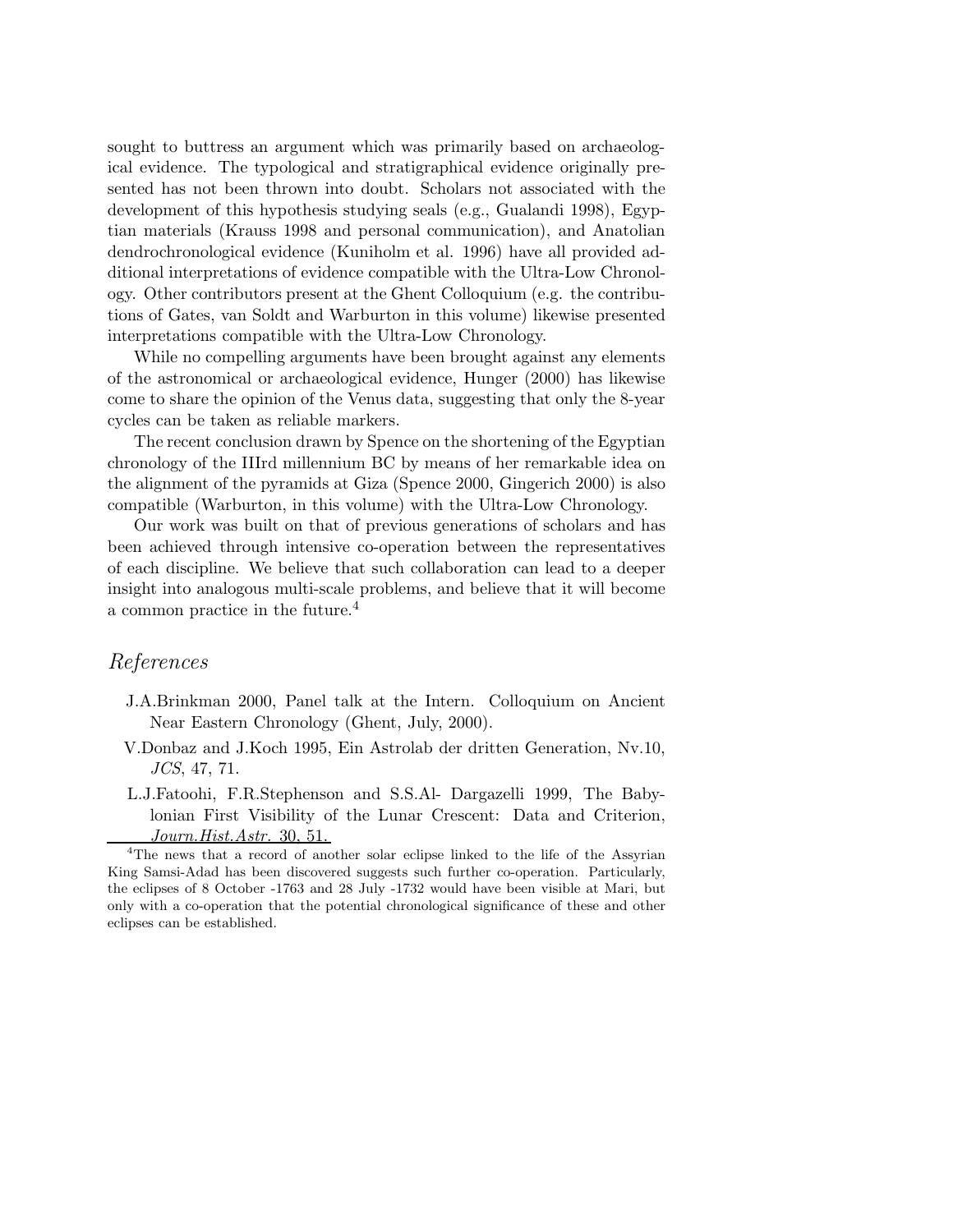- H.Gasche, J.A.Armstrong, S.W.Cole S.W. and V.G.Gurzadyan 1998, Dating the Fall of Babylon. A Reappraisal of Second-Millennium Chronology, Mesopotamian History and Environment, Series II, Memoirs IV (Ghent and Chicago).
- O.Gingerich 2000, Plotting the Pyramids, Nature, 408, 297.
- G.Gualandi 1998, Terqa Glyptic Data Highly Support a Low Chronology, NABU, 4, 133.
- V.G.Gurzadyan and A.A.Kocharyan 1994, Paradigms of the Large-Scale Universe, Gordon and Breach (New York).
- V.G.Gurzadyan 2000, Astronomy and the Fall of Babylon, Sky and Telescope, 100, 40.
- V.G.Gurzadyan and R.Ruffini (eds.) 2000, The Chaotic Universe, World Scientific (New York).
- P.J.Huber with collaboration of A.Sachs, M.Stol, R.W.Whiting, E.Leichty, C.B.F.Walker and C. van Driel 1982, Astronomical dating of Babylon I and Ur III (G.Buccelati, ed.) (Malibu).
- P.J.Huber, 1987a, Dating by Lunar Eclipse Omens with Speculations on the Birth of Omen Astrology, in: From Ancient Omens to Statistical Mechanics (J.L.Berggren and B.R.Goldstein, eds.), University Library (Copenhagen).
- P.J.Huber, 1987b, Astronomical Evidence for the Long and against the Middle and Short Chronologies, in: High, Middle or Low? (P.Astrom, ed.), (Gothenburg).
- P.J.Huber 1999/2000a, Astronomical dating of Ur III and Akkad, Archiv fur Orientforschung, 46-47, 50.
- P.J.Huber 1999/2000b, Review of Gasche et al 1998. Archiv fur Orientforschung, 46-47, 287.
- H.Hunger 2000 Talk at the Intern. Colloquium on Ancient Near Eastern Chronology (Ghent, July, 2000).
- P.Kapitza 1981, Experiment, Theory, Practice, Nauka (Moscow).
- J.Koch 1998, Neues von den Ur III- Mondenklipsen, NABU, 4, 126.
- R.Krauss 1998, Altaegyptische Sirius-und Monddaten aus dem 19. und 18. Jahrhundert vor Christi Geburt (Berliner Illahun Archiv), in: Aegypten und Levante/Egypt and the Levant. International Journal for Egyptian Archaeology and Related Disciplines, 8, 113.